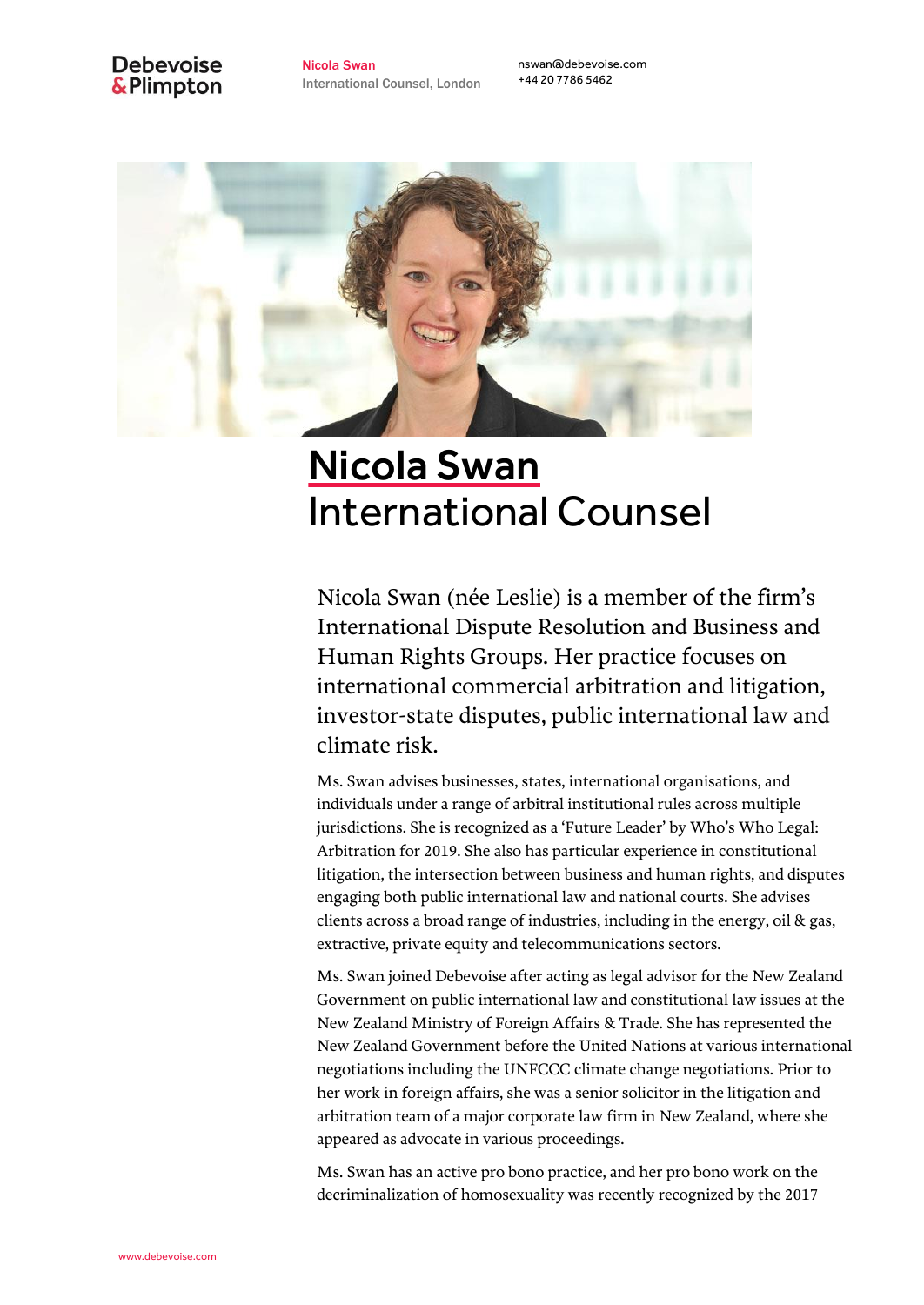nswan@debevoise.com +44 20 7786 5462

Solicitors Journal Awards. She assisted Lord Goldsmith QC in representing British Caribbean Bank Ltd. against the Government of Belize before the Caribbean Court of Justice in a decision recognised by the Global Arbitration Review as the Most Important Published Decision of 2013.

Ms. Swan is a founding board member of the Young Public International Law Group based in London. She is a member of the ICC's Task Force on Climate Change Related Disputes and the ICC's Task Force on Maximising the Probative Value of Witness Evidence, and Rapporteur to the IBA's Working Group on a Model Statute for Climate Change Remedies. She served on the Programme Committee for the American Society of International Law 2015 Annual General Meeting and as Secretary to the International Bar Association's Taskforce on Climate Change Justice and Human Rights in 2012–2014.

Ms. Swan was awarded an Yvonne Smith scholarship to complete masters study at the University of Oxford in 2012 (BCL, Distinction), where she held the Winter Williams Prize in International Economic Law. She graduated from the University of Otago (New Zealand) in 2006 with a joint Bachelor of Law (Hons, First Class) and Arts (Psychology).

Ms. Swan was admitted as a barrister and solicitor of the High Court of New Zealand in 2007, and as a solicitor in England & Wales in 2015.

Ms. Swan's recent publications include "Climate-Related Financial Risk: Spotlight On Reporting," *Practical Law* (May, 2018); "Waking Up To Climate Change: Day-To-Day Considerations," *The Drawdown* (November, 2017); "Climate Change and Dispute Resolution," *International Bar Association Dispute Resolution International* (October, 2017); "Case update: Final Award rendered in Murphy v Ecuador," *International Bar Association Oil and Gas Law News* (June, 2017); "IBA takes leading role in increasing awareness of climate change justice," *Journal of Energy and Natural Resources Law* (January, 2016); "Organisations Carrying on Business in the United Kingdom Must Now Publish Annual "Slavery and Human Trafficking Statement"," *Debevoise & Plimpton LLP Client Update* (September, 2015); and "The future of investorstate dispute settlement in the energy sector: engaging with climate change, human rights and the rule of law," *The Journal of World Energy Law & Business* (March, 2015).